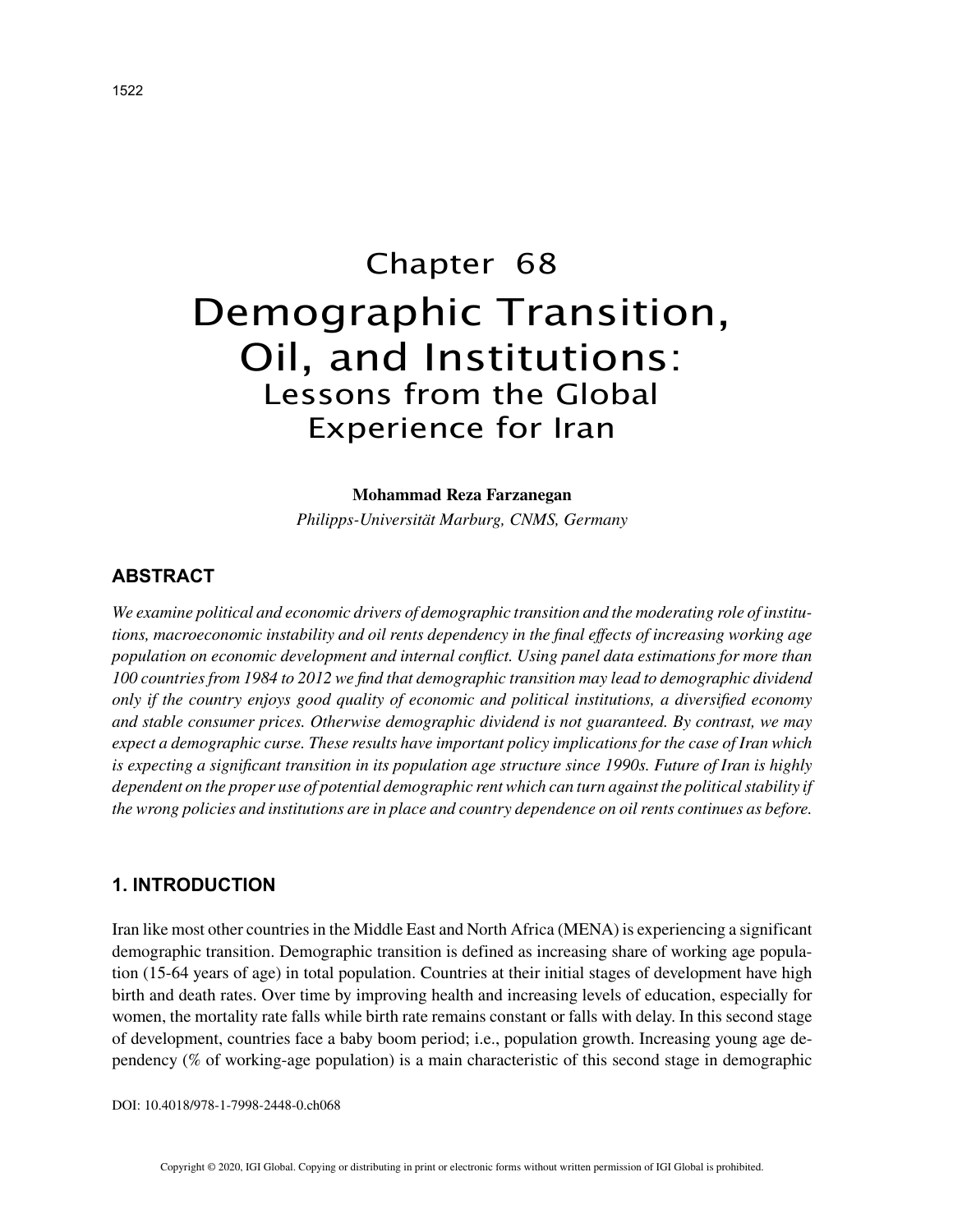transition. Industrialization and modernization of the economy besides higher participation of women in labor market increases the opportunity cost of having more children. The third stage which accompanies with higher stability of political systems reduces the willingness of women to increase the size of family. Birth rates converge to death rates in the third stage. This is an important phase in demographic changes: babies of previous stage now enter into the working age population, increasing pressures on job market. Figure 1 shows the trend of birth and death rate (per 1000 people) in Iran from 1950 to 2100. The largest difference between birth and death rates is observed during 1985-1990 and 1990-1995. Both rates are approaching to each other over time. The projections show that death rate will exceed birth rate from 2060 onwards in Iran. The significant increases in population growth rate in 1980s and 1990s will enter into working age population in coming decades, creating an important source for either economic growth or political instability. Such an increase in working age population, *per se*, is positive news: decreasing age dependency ratio and increasing labor force means more saving and higher investment which consequently can lead to higher economic growth (Lee, Mason and Miller, 2001; Mason and Lee, 2004 and Lee and Mason, 2006). For example, in Iran from 1965-2007, the correlation between the share of working age population and domestic saving rates is 54%. Table 1 provides a summary of key demographic indicators in Iran from 1960 to 2012.

Total age dependency ratio is the ratio of dependents-people younger than 15 or older than 64-to the working-age population-those ages 15-64. Data are shown as the proportion of dependents per 100 working-age population. A high age dependency ratio indicates that the relative number of net consumers (children and elderly) is more than the number of net producers (working age population). This is a burden for the whole economy since more resources should be allocated for schooling and child care. As fertility rate declines, age dependency ratio initially reduces because there are fewer children and more working age population. This demographic window of opportunity closes when the population grows older and the relative share of elderly increases; i.e., higher old age dependency ratio. Age dependency was significantly high before revolution and continued to increase in early years after revolution and war

| <b>Indicator Name</b>                                        | 1960-1969 | 1970-<br>1979 | 1980-<br>1989 | 1990-<br>1999 | 2000-<br>2012 |
|--------------------------------------------------------------|-----------|---------------|---------------|---------------|---------------|
| Age dependency ratio ( $%$ of working-age population)        | 91.99     | 87.91         | 92.42         | 84.04         | 46.62         |
| Age dependency ratio, old (% of working-age population)      | 6.90      | 5.95          | 5.76          | 6.81          | 7.12          |
| Age dependency ratio, young $(\%$ of working-age population) | 85.08     | 81.96         | 86.66         | 77.23         | 39.50         |
| Birth rate, crude (per 1,000 people)                         | 45.15     | 41.63         | 41.60         | 25.73         | 17.75         |
| Death rate, crude (per 1,000 people)                         | 19.00     | 13.68         | 13.73         | 6.07          | 5.36          |
| Population growth (annual %)                                 | 2.64      | 2.97          | 3.83          | 1.66          | 1.26          |
| Population ages 0-14 (% of total)                            | 44.31     | 43.61         | 45.03         | 41.82         | 26.75         |
| Population ages 15-64 (% of total)                           | 52.09     | 53.22         | 51.98         | 54.47         | 68.38         |
| Population ages 65 and above $(\%$ of total)                 | 3.60      | 3.16          | 2.99          | 3.71          | 4.87          |
| Population, female (% of total)                              | 48.63     | 48.58         | 48.68         | 49.09         | 49.12         |
| Fertility rate, total (births per woman)                     | 7         | 6             | 6             | 3             | 2             |
| Mortality rate, infant (per 1,000 live births)               | 163       | 106           | 60            | 41            | 27            |

*Table 1. Demographic indicators of Iran (1960-2012)*

Note: average of indicators is presented for each time period. Source: World Bank (2013) and author calculations